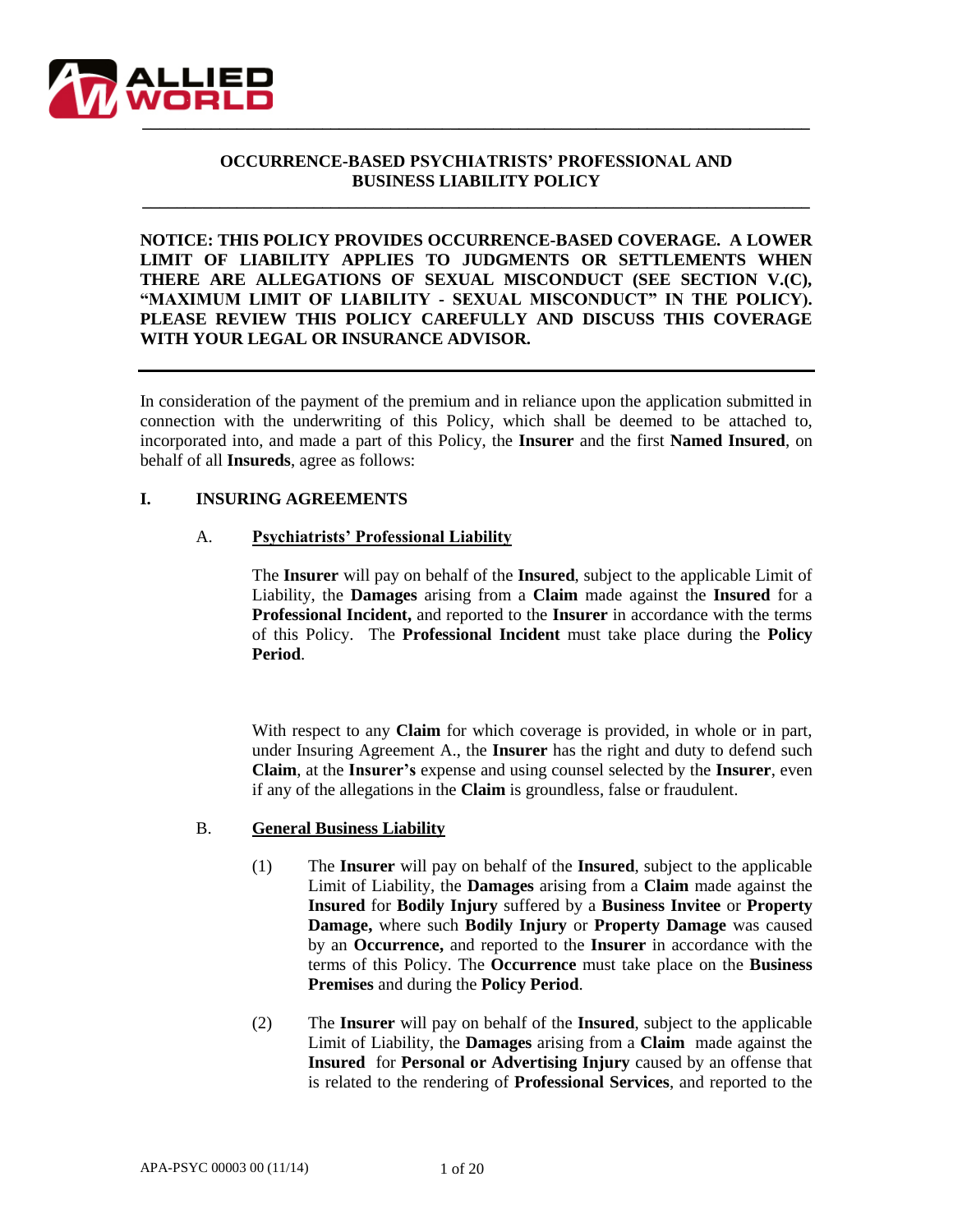**Insurer** in accordance with the terms of this Policy. The offense must take place during the **Policy Period**.

(3) The **Insurer** will pay on behalf of the **Insured**, subject to the applicable Limit of Liability, the **Damages** arising from a **Claim** made against the **Insured** for **Fire Damage** caused by an **Occurrence**, and reported to the **Insurer** in accordance with the terms of this Policy. The **Occurrence** must take place on the **Business Premises** and during the **Policy Period**.

With respect to any **Claim** for which coverage is provided, in whole or in part, under Insuring Agreement B., the **Insurer** has the right and duty to defend such **Claim**, at the **Insurer's** expense and using counsel selected by the **Insurer**, even if any of the allegations in the **Claim** is groundless, false or fraudulent.

# C. **Information Privacy Liability**

- (1) The **Insurer** will pay on behalf of the **Insured**, subject to the applicable Limit of Liability, the **Defense Expenses** and **Damages** arising from a **Claim** made by a **Regulator** against the **Insured** for any **Privacy Wrongful Act**, and reported to the **Insurer** in accordance with the terms of this Policy. The **Privacy Wrongful Act** must take place during the **Policy Period.**
- (2) The **Insurer** will pay on behalf of the **Insured**, subject to the applicable Limit of Liability, the costs incurred by the **Insured** in notifying the **Insured's** patients or clients of a **Privacy Wrongful Act** as mandated by any U.S. federal or state privacy protection statutes or regulations, but only if such **Privacy Wrongful Act** is reported to the **Insurer** in accordance with the terms of this Policy. The **Privacy Wrongful Act**  must take place during the **Policy Period.**

Coverage under this Insuring Agreement C.(2) applies regardless of whether or not a **Claim** for a **Privacy Wrongful Act** is made against an **Insured** under Insuring Agreement C.1.

### **II. ADDITIONAL COVERAGES**

#### A. **Defense Expenses for Claims**

The **Insurer** will pay on behalf of the **Insured** the **Defense Expenses** incurred by the **Insured** arising from any **Claim** covered under Insuring Agreements A. or B.

#### B. **Insured's Costs For Claims**

The **Insurer** will pay on behalf of the **Insured** the reasonable costs, other than loss of earnings, incurred by the **Insured**, at the **Insurer's** request, in connection with defending any **Claim** covered under this Policy.

The **Insurer** will also pay the **Insured** up to \$1,000 per day for loss of earnings, if the **Insured** is unable to render **Professional Services** since the **Insured** is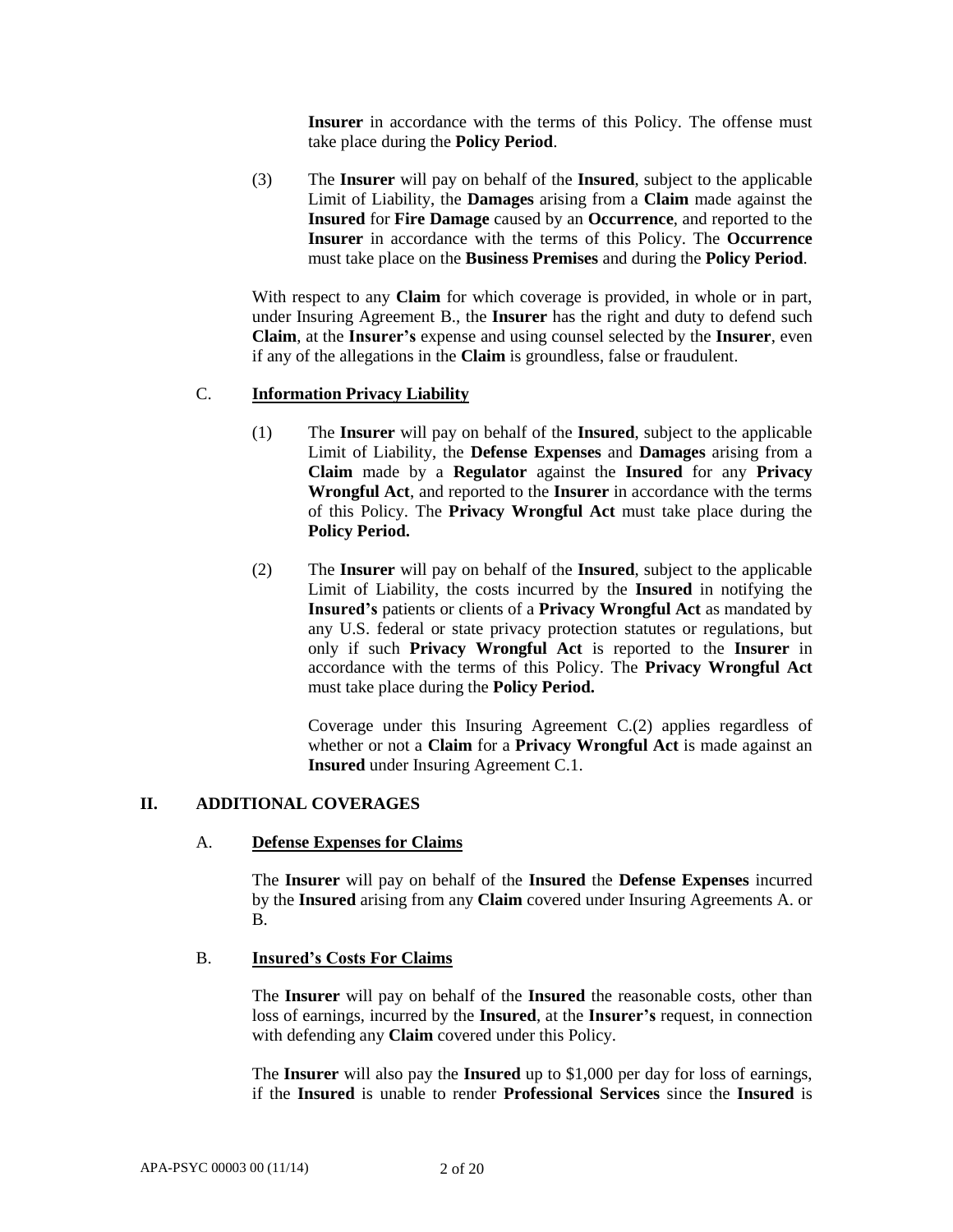assisting, at the **Insurer's** request, in the defense of a **Claim** covered under this Policy.

# C. **Legal Bonds for Claims**

The **Insurer** will pay the premiums for appeal bonds, or bonds to release property used to secure a legal obligation, if required with respect to a **Claim** covered under this Policy. However, the **Insurer** will only pay such premiums to the extent that the face or principal amount of the bond is within the applicable Limits of Liability of this Policy. The **Insurer** shall have no obligation to appeal any decision or to obtain these bonds.

# D. **Defense Expenses for Proceedings**

The **Insurer** will pay on behalf of the **Insured**, subject to the applicable Limit of Liability, **Defense Expenses** only, which arise from a **Proceeding** first brought during the **Policy Period** and reported to the **Insurer** in accordance with the terms of this Policy.

# E. **Medical Payments**

The **Insurer** will pay on behalf of the **Insured**, subject to the applicable Limit of Liability, the **Medical Payments** arising from any **Bodily Injury** suffered by a **Business Invitee**, where such **Bodily Injury** was caused by an **Occurrence** and is reported to the **Insurer** in accordance with the terms of this Policy. The **Occurrence** must take place on the **Business Premises** and during the **Policy Period**. The injured **Business Invitee** must submit to examination, as often as required by the **Insurer**, by physicians of the **Insurer's** choice and at the **Insurer's** expense.

### F. **Emergency Aid Expenses**

The **Insurer** will reimburse the **Insured**, subject to the applicable Limit of Liability, for costs and expenses for medical supplies, and for one (1) hour of the **Insured's** lost earning at an hourly rate of \$100.00 per hour or the **Insured's**  average hourly rate charged for **Professional Services**, whichever is less. The **Insured** must voluntarily incur such costs and expenses by rendering emergency treatment or services at the scene of an accident, medical crisis or disaster, provided that such treatment or services takes place during the **Policy Period** and that the **Insured** as soon as practicable reports any costs or expenses to the **Insurer**.

### G. **Assault or Battery**

The **Insurer** will reimburse the **Insured** for medical expenses that the **Insured** incurs as a result of **Bodily Injury** to the **Insured** caused by an **Assault or Battery**, or **Property Damage** to the **Insured's** personal property if caused by an **Assault or Battery.** The **Assault or Battery** must be committed by a patient or client of the **Insured**, or by the patient's or client's immediate family member, during the **Insured's** rendering of **Professional Services.**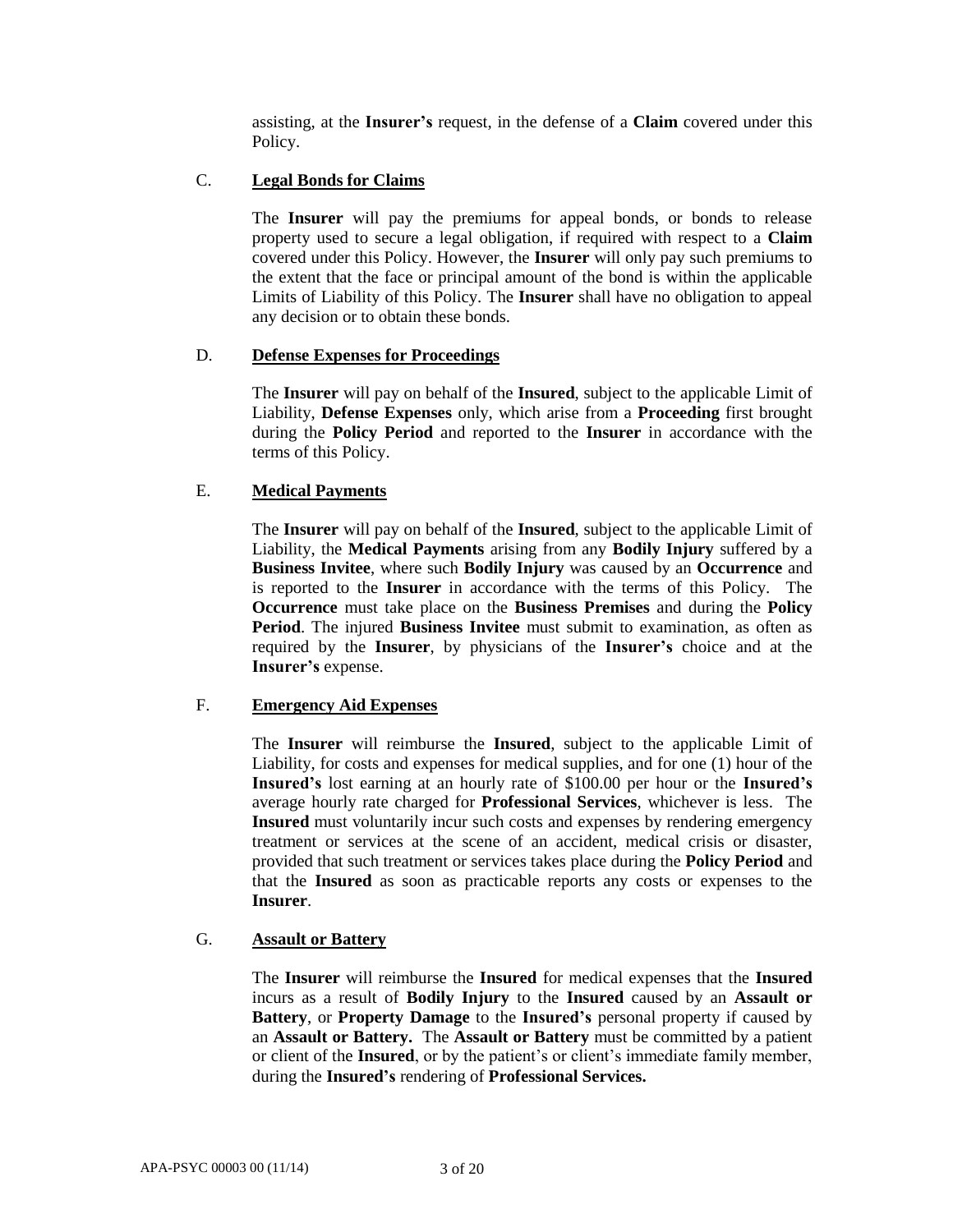Provided always that:

- (1) such **Assault or Battery** takes place during the **Policy Period**;
- (2) the treatment or other services eligible for reimbursement as medical expenses are rendered within one (1) year of the **Assault or Battery**, and the medical expenses are reported to the **Insurer** within ninety (90) days from the date such treatment or service was rendered; and
- (3) the **Insured s**ubmits to examination, as often as reasonably required by the **Insurer**, by physicians of the **Insurer's** choice and at the **Insurer's** expense.

Coverage under this **Assault or Battery** Additional Coverage is excess over any other valid and collectible insurance, including workers' compensation or health insurance.

### **III. DEFINITIONS**

- A. "**Advertisement**" means a notice that is broadcast or published to the general public or specific market segments about **Professional Services** for the purpose of attracting patients or clients. For the purposes of this definition:
	- (1) notices that are published include material placed on the Internet or on similar electronic means of communication; and
	- (2) regarding websites, only that part of a website that is about the **Insured's** goods, products or services for the purposes of attracting patients or clients is considered an advertisement.
- B. "**Assault or Battery**" means the willful infliction of physical harm on the **Insured**, by a patient or their immediate family member, or any attempt thereof.
- C. "**Bodily Injury**" means bodily harm, sickness or disease, including any resulting death, and mental anguish or emotional distress resulting therefrom.
- D. "**Business Invitee**" means any natural person, including a patient or client, solely in their capacity as one who is invited by the **Insured** to enter into and remain on the **Business Premises** for a purpose directly or indirectly connected with the rendering of **Professional Services**. A **Business Invitee** shall not include any person who enters the **Business Premises** without the **Insured's** knowledge or permission, or any person who is an **Insured**.
- E. "**Business Premises**" means any location owned, leased or rented by the **Insured**  where **Professional Services** are rendered, and the ways and means immediately adjacent thereto, and may include the **Insured's** residence if **Professional Services** are regularly rendered at such residence.
- F. "**Claim**" means any:
	- (1) written demand for monetary relief made against an **Insured**;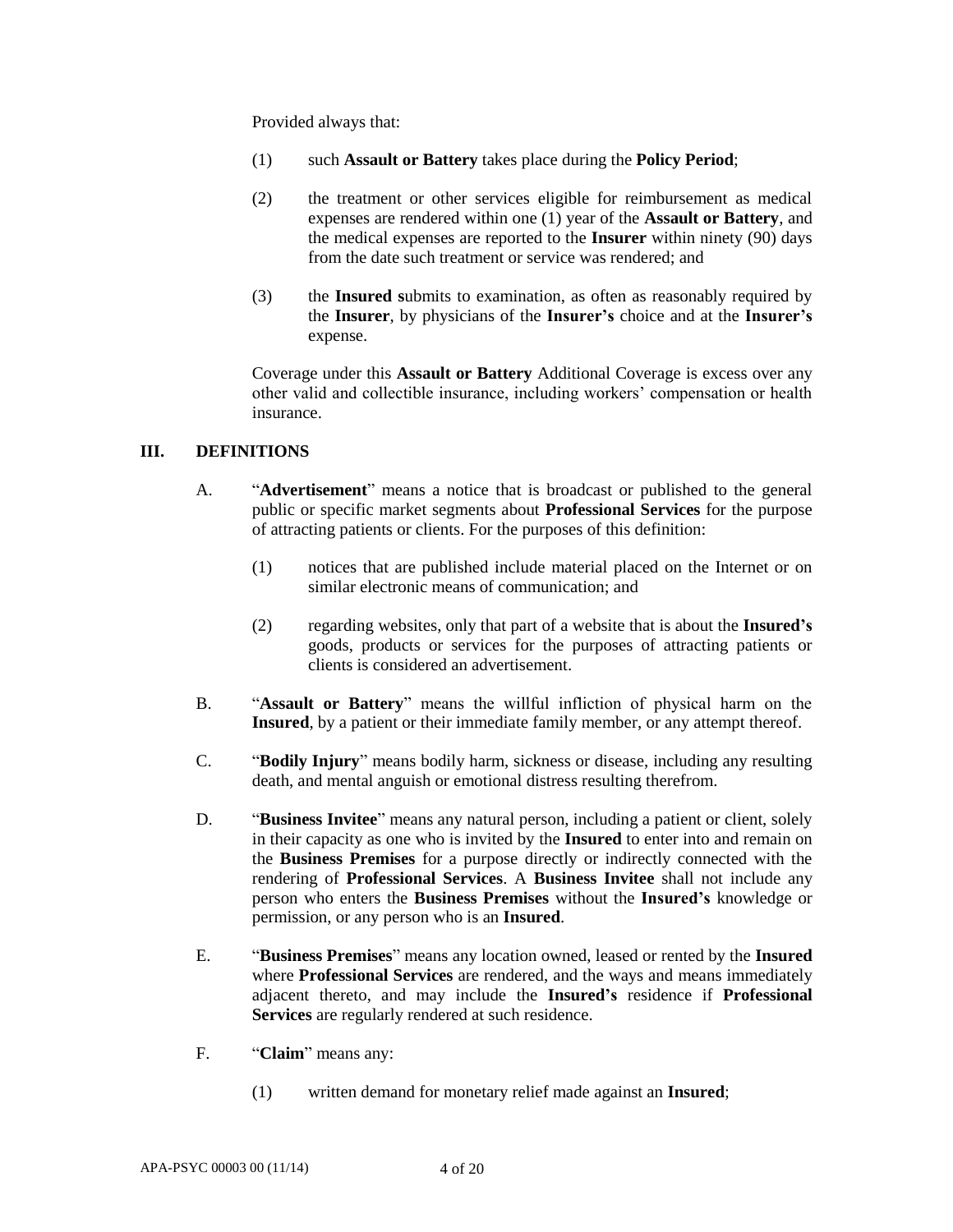- (2) judicial proceeding which is commenced against an **Insured** by service of a civil complaint, notice of charges or similar pleading;
- (3) arbitration proceeding commenced against an **Insured** by service of a demand for arbitration; or
- (4) administrative proceeding or formal investigation commenced by a **Regulator,** but solely as respects Insuring Agreement C.

Multiple demands, proceedings or investigations arising out of the same **Professional Incident**, **Privacy Wrongful Act** or **Occurrence** shall be deemed a single **Claim.**

- G. "**Damages**" means:
	- (1) settlements or judgments;
	- (2) pre-judgment or post-judgment interest; and
	- (3) costs or fees awarded in favor of the claimant.

**Damages** do not include:

- (a) amounts for which the **Insureds** are not legally liable;
- (b) amounts which are without legal recourse to the **Insureds**;
- (c) taxes;
- (d) the return, restitution, refund or disgorgement of fees, profits or amounts charged, held or retained by the **Insured** in connection with the rendering of **Professional Services**;
- (e) fines or penalties, except:
	- (i) as provided for in Section V.D. ; or
	- (ii) **HIPAA** fines and penalties, but solely under Insuring Agreement C.(1); or
- (f) amounts deemed uninsurable under applicable law.
- H. "**Defense Expenses**" means reasonable and necessary fees, costs, charges or expenses resulting from the investigation, defense or appeal of a **Claim** or a **Proceeding**.

**Defense Expenses** do not include:

(a) amounts incurred prior to the date a **Claim** is first made, or a **Proceeding** is first brought, and reported to the **Insurer**;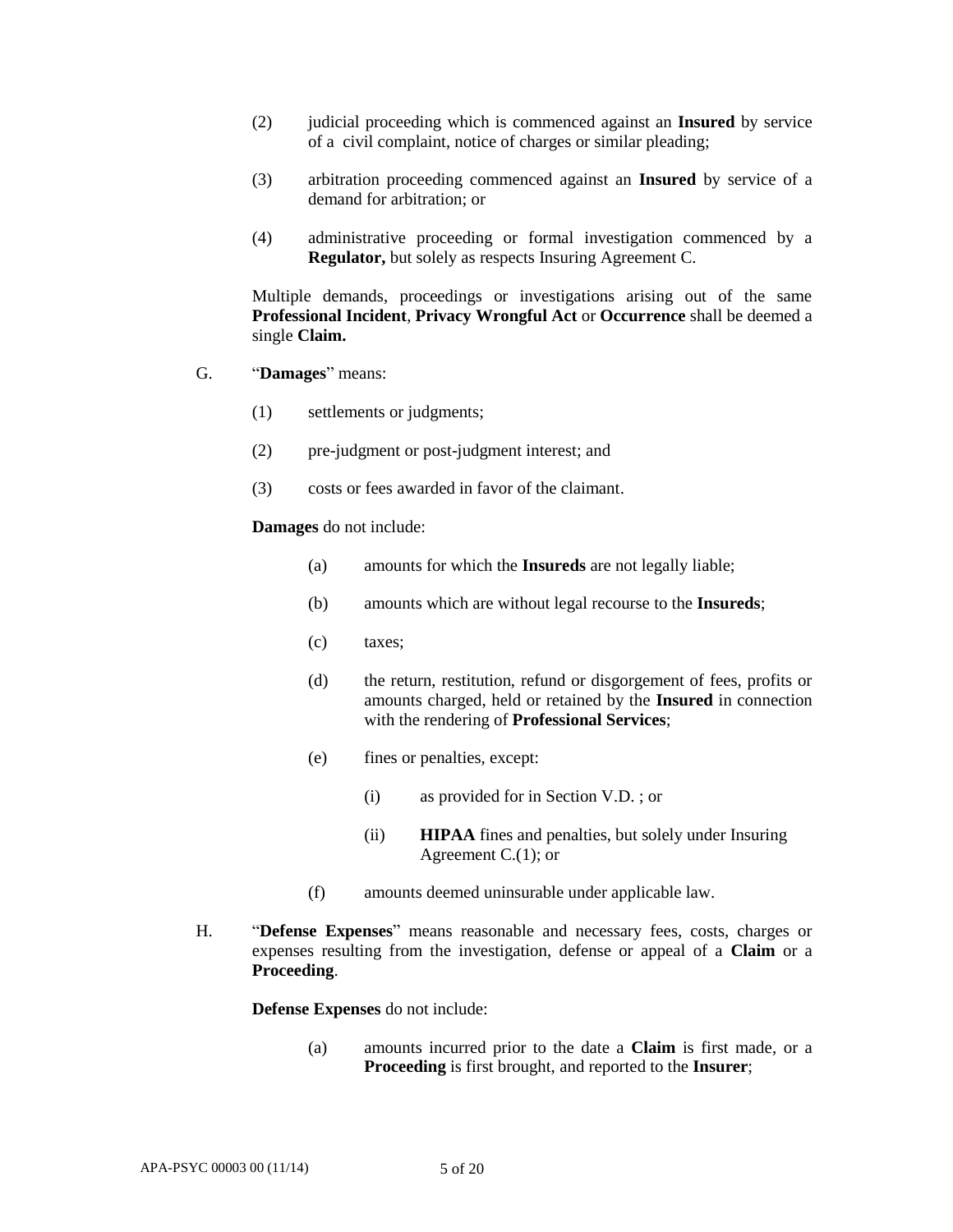- (b) compensation or benefits of any natural person **Insured** or any overhead expenses of any **Insured** organization;
- (c) fines or penalties; or
- (d) any costs, fees or expenses to comply with a determination or decision made by a regulatory body, licensing board, agency or other organization in a **Proceeding**.
- I. "**Fire Damage**" means **Property Damage** to the tangible property of a third party other than the **Insured**, caused by a fire to premises the **Insured** rents or leases from others or to premises temporarily occupied by the **Insured** with the permission of the owner, solely for the purpose of rendering **Professional Services**. Such premises shall not include the **Insured's** residence. **Fire Damage** includes any water damage caused by such fire. The fire must not be caused intentionally by the **Insured**.

With respect to **Fire Damage**, **Property Damage** shall not include damage to any personal property owned by the **Insured**, or any other personal property of any person that is within the **Insured's** care, custody or control.

- J. "**HIPAA**" means the Health Insurance Portability and Accountability Act of 1996 (Public Law 104-191), as amended, and any regulations promulgated thereunder.
- K. "**Insured(s)**" means:
	- (1) the individual, partnership, or corporation designated as the **Named Insured** in Item 1(a) of the Declarations and the individual(s) designated as Additional **Named lnsureds** in Item 1(b) of the Declarations;
	- (2) any present or former employee, partner, executive officer, director or stockholder of the **Named Insured** designated in Item 1(a) of the Declarations, but only while acting in his or her capacity as such;
	- (3) any individual, partnership or corporation designated in Item 2 of the Declarations, but only as to matters for which a **Named Insured** may be liable;
	- (4) the lawful spouse or domestic partner (whether such status is derived by reason of statutory law, common law or otherwise) of a **Named Insured**  arising solely out of his or her status as the spouse or domestic partner of a **Named Insured**; provided, however, that coverage shall not be afforded for any actual or alleged **Professional Incident**, **Privacy Wrongful Act** or **Occurrence** by or on the part of the spouse or domestic partner, unless such person is a **Named Insured**; and
	- (5) the estates, heirs or legal representatives of any incompetent, insolvent, bankrupt or deceased person who was an **Insured** at the time the **Professional Incident**, **Privacy Wrongful Act** or **Occurrence** upon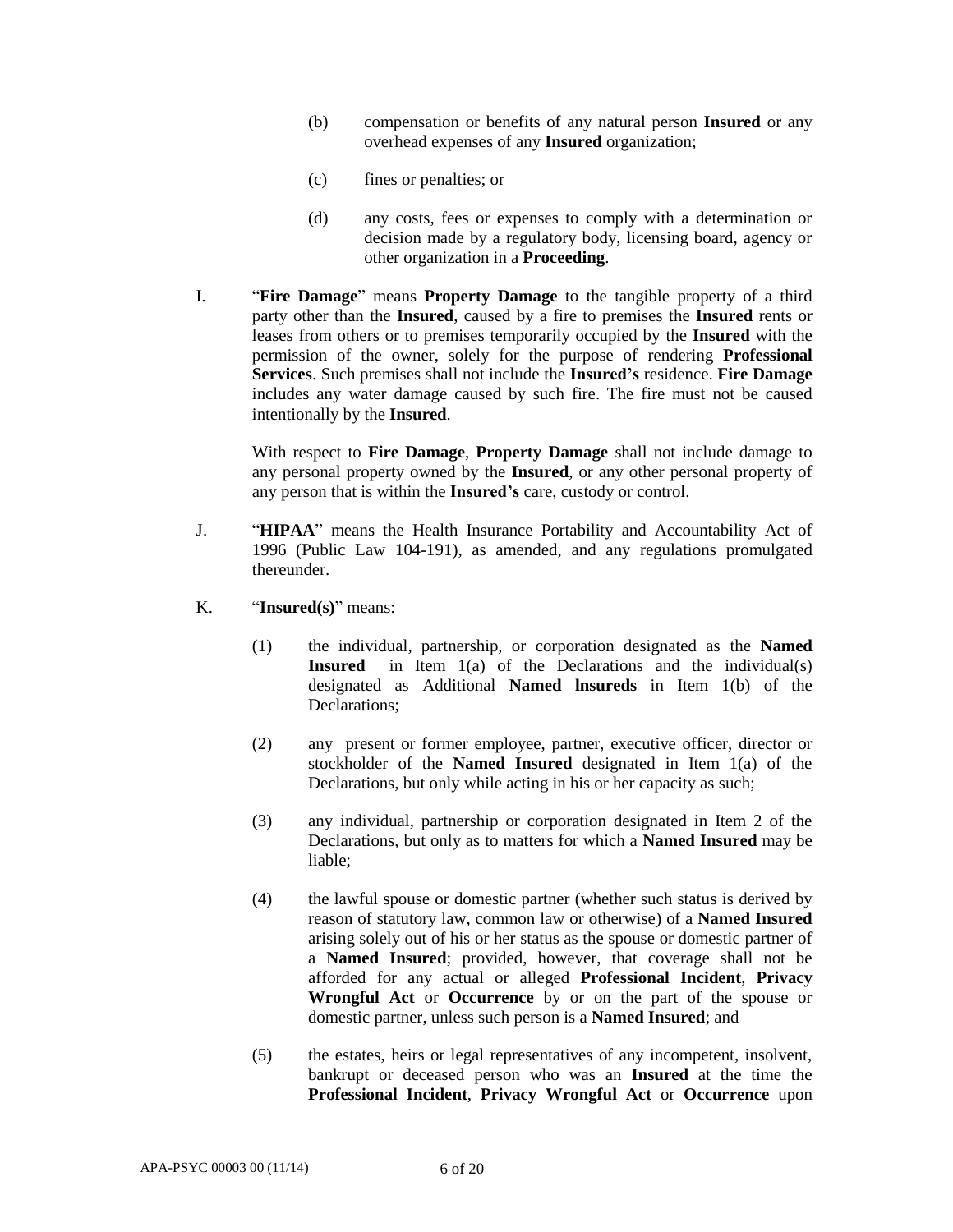which such **Claim** is based were committed; provided, however, that coverage shall not be afforded for any actual or alleged **Professional Incident**, **Privacy Wrongful Act** or **Occurrence** by or on the part of any such estates, heirs or legal representatives.

- L. "**Insurer**" means the Insurer specified in the Declarations.
- M. "**Medical Payments**" means reasonable payments for:
	- (1) first aid administered at the time of an accident;
	- (2) necessary medical, surgical, x-ray and dental services, including prosthetic devices; and
	- (3) necessary ambulance, hospital, professional medical and nursing and funeral services,

provided that such treatment and services are rendered within one year of the **Occurrence** that caused the **Bodily Injury**.

- N. "**Named Insured**" means the natural person(s) or organization(s) named in Item 1(a) or 1(b) of the Declarations.
- O. "**Occurrence**" means:
	- (1) as respects **Bodily Injury** or **Property Damage**, an accident, including continuous or repeated exposure to substantially the same general harmful conditions. All such exposure to substantially the same general harmful conditions will be deemed to arise out of the same **Occurrence**; or
	- (2) as respects **Personal Injury or Advertising Injury,** an offense arising out of the **Insured's** business that causes **Personal Injury or Advertising Injury.** All **Damages** that arise from the same, related or repeated injurious material or act will be deemed to arise out of the same **Occurrence**, regardless of the frequency or repetition thereof, the number and kind of media used and the number of claimants.

**Occurrence** does not include the rendering of **Professional Services** or a **Privacy Wrongful Act**.

- P. "**Personal or Advertising Injury**" means injury, including consequential **Bodily Injury**, suffered by a person other than a patient or client of the **Insured**, arising out of one or more allegations of the following offenses:
	- (1) false arrest, detention or imprisonment;
	- (2) malicious prosecution;
	- (3) the wrongful eviction from, wrongful entry into, or invasion of the right of private occupancy of a room, dwelling or premises that a person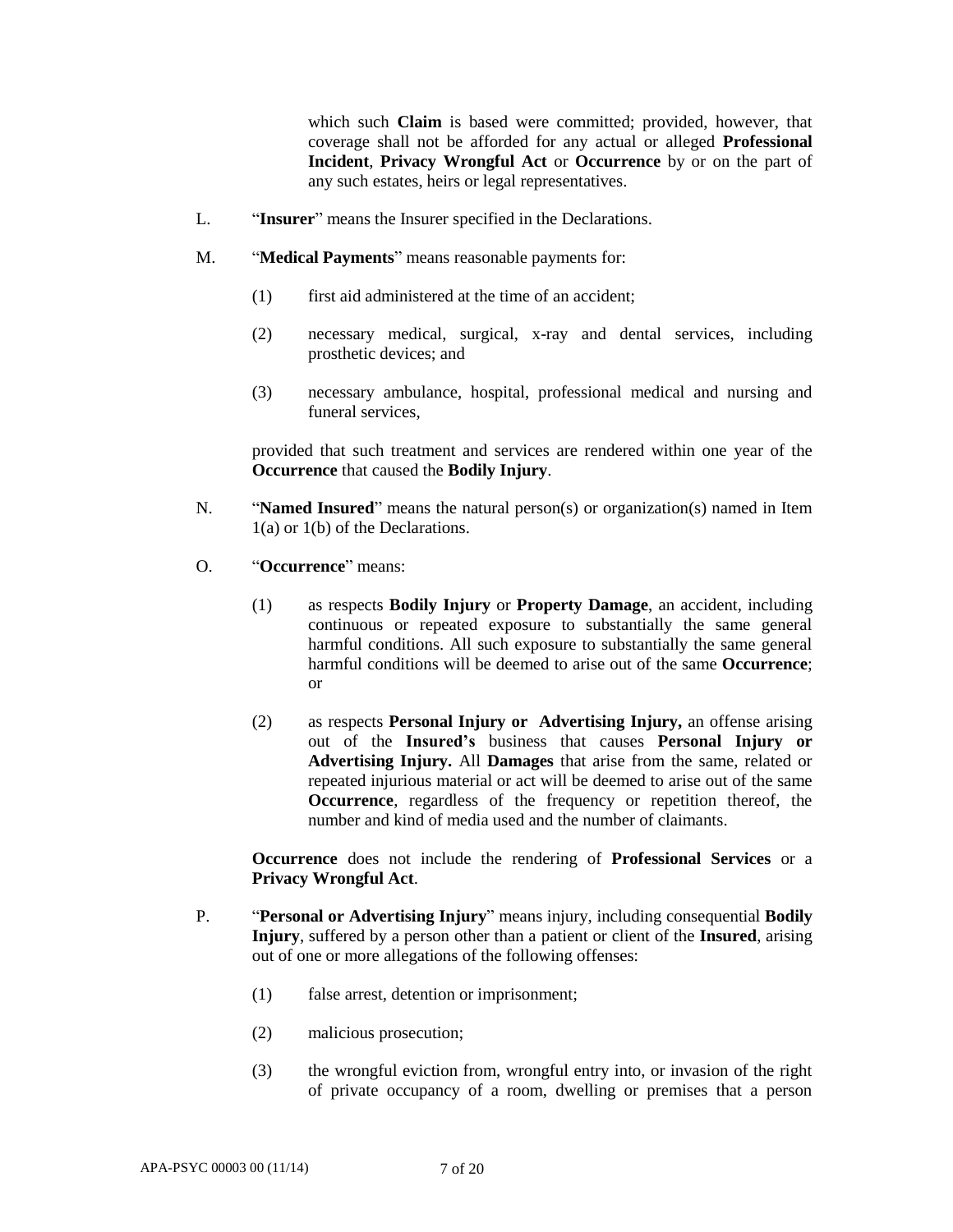occupies, committed by or on behalf of its owner, landlord or lessor;

- (4) oral or written publication, in any manner, of material that slanders or libels a person or organization or disparages a person's or organization's goods, products or services;
- (5) oral or written publication, in any manner, of material that violates a person's right of privacy;
- (6) the use of another's advertising idea in any **Advertisement**; or
- (7) infringing upon another's copyright, trade dress or slogan in any **Advertisement**.

#### Q. **"Personally Identifiable Information**" means:

- (1) information from which an individual may be uniquely and reliably identified, including, but not limited to an individual's name, address, telephone number, email address, in combination with their social security number, account relationships, account numbers, passwords, PIN numbers, credit card numbers or biometric information; or
- (2) personal information as defined in any U.S. federal or state privacy protection law governing the control and use of an individual's personal and confidential information, including any regulations promulgated thereunder, or any similar or related laws or regulations of any foreign jurisdiction, including but not limited to:
	- (a) "nonpublic personal information" as defined by Title V of the Gramm-Leach-Bliley Act of 1999, as amended, and any regulations promulgated thereto;
	- (b) "protected health information" as defined by **HIPAA**.
- R. "**Policy Period**" means the period commencing on the inception date shown in Item 3 of the Declarations. This period ends on the earlier of either the expiration date shown in Item 3 of the Declarations or the effective date of cancellation of this Policy.
- S. "**Pollutant**" means any solid, liquid, gaseous or thermal irritant or contaminant, including smoke, vapor, soot, fumes, acids, alkalis, chemicals and waste.
- T. **"Privacy Wrongful Act"** means any actual or alleged act, error, or omission committed by any **Insured**, solely in connection with the rendering of **Professional Services**, which results in:
	- (1) the misappropriation or disclosure of **Personally Identifiable Information**;
	- (2) a breach or violation of U.S. federal or state law or regulations associated with the control and use of **Personally Identifiable Information**;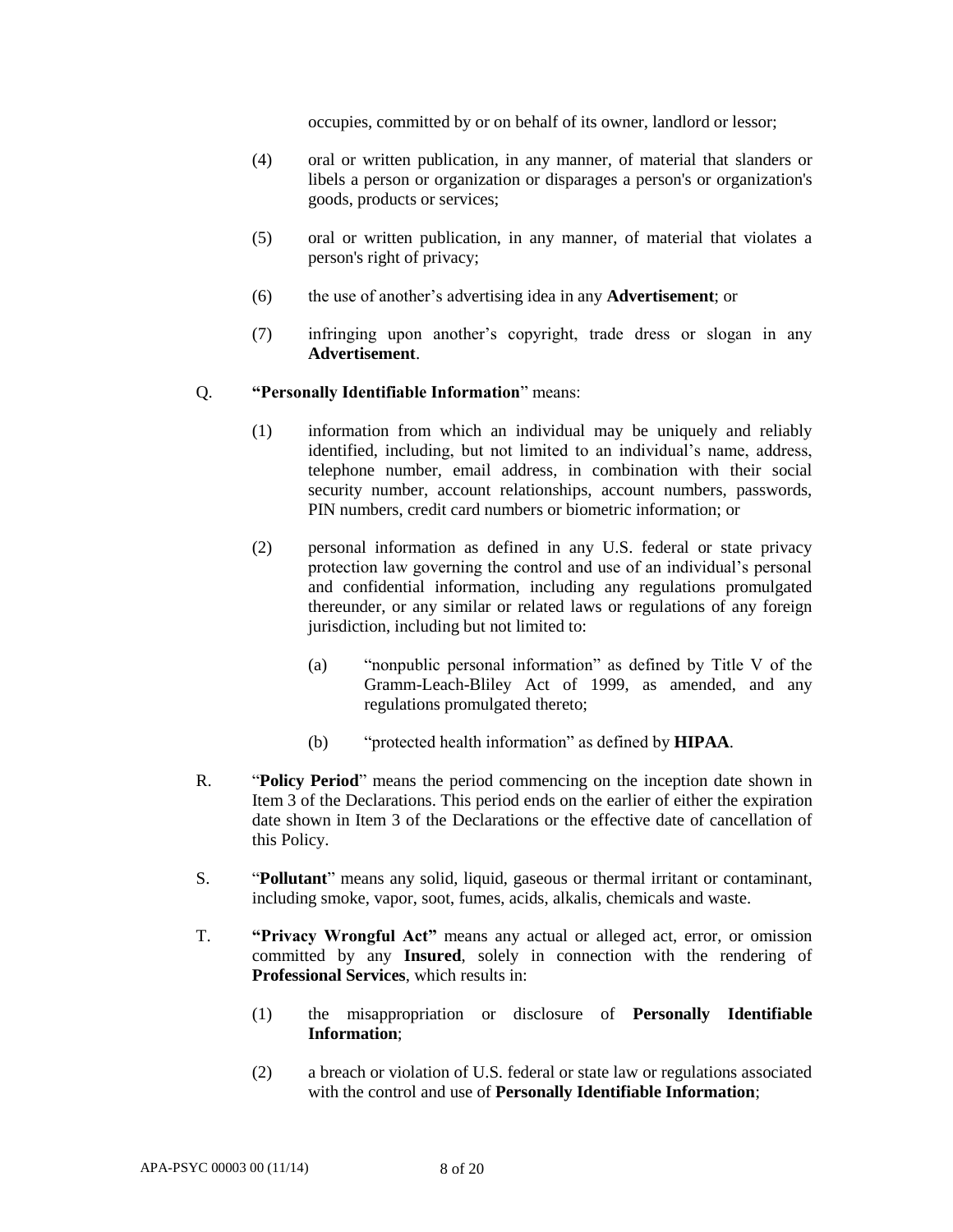**Privacy Wrongful Act** shall not include any breach or violation of any U.S. federal or state law if such breach or violation is not the result of the actual or potential unauthorized disclosure of, or access to **Personally Identifiable Information**.

All such acts, errors or omissions, as referenced in this definition, that are actually or allegedly caused, committed, or attempted by or claimed against one or more **Insureds** arising out of the same or relating to the same or series of related facts, circumstances, situations, transactions or events shall be deemed to be the same **Privacy Wrongful Act**. **Privacy Wrongful Act** does not include an **Occurrence** or **Professional Incident**.

- U. "**Proceeding**" means any:
	- (1) hearing or disciplinary action before any regulatory body, licensing board, agency or other organization responsible for monitoring, licensing or regulating the **Insured's** conduct as respects the rendering of **Professional Services**, but only if such hearing or action is a direct result of a **Professional Incident**, and such **Professional Incident** took place during the **Policy Period**;
	- (2) civil proceeding in which the **Insured** is not a defendant but has been ordered to offer deposition testimony regarding **Professional Services**; or
	- (3) civil proceeding in which the **Insured** is not a defendant but has received a subpoena for document or record production.
- V. "**Professional Incident**" means any actual or alleged negligent act, error, or omission, solely in the performance of, or actual or alleged failure to perform, **Professional Services**.

All such acts, errors or omissions, as referenced in this definition, that are actually or allegedly caused, committed, or attempted by or claimed against one or more **Insureds** arising out of the same or relating to the same or series of related facts, circumstances, situations, transactions or events shall be deemed to be the same **Professional Incident**. A **Professional Incident** does not include an **Occurrence** or a **Privacy Wrongful Act.**

- W. "**Professional Services**" means all mental health related services rendered by the **Insured**, or by any person or organization for whom the **Named Insured** is legally responsible, including but not limited to the following:
	- (1) medical services directly related with the practice of psychiatry or behavioral health with respect to evaluating, diagnosing or treating a mental disorder and routine medical care incidental to the provision of such services to patients or clients;
	- (2) the practice of forensic psychiatry, including expert testimony or assistance in legal proceedings;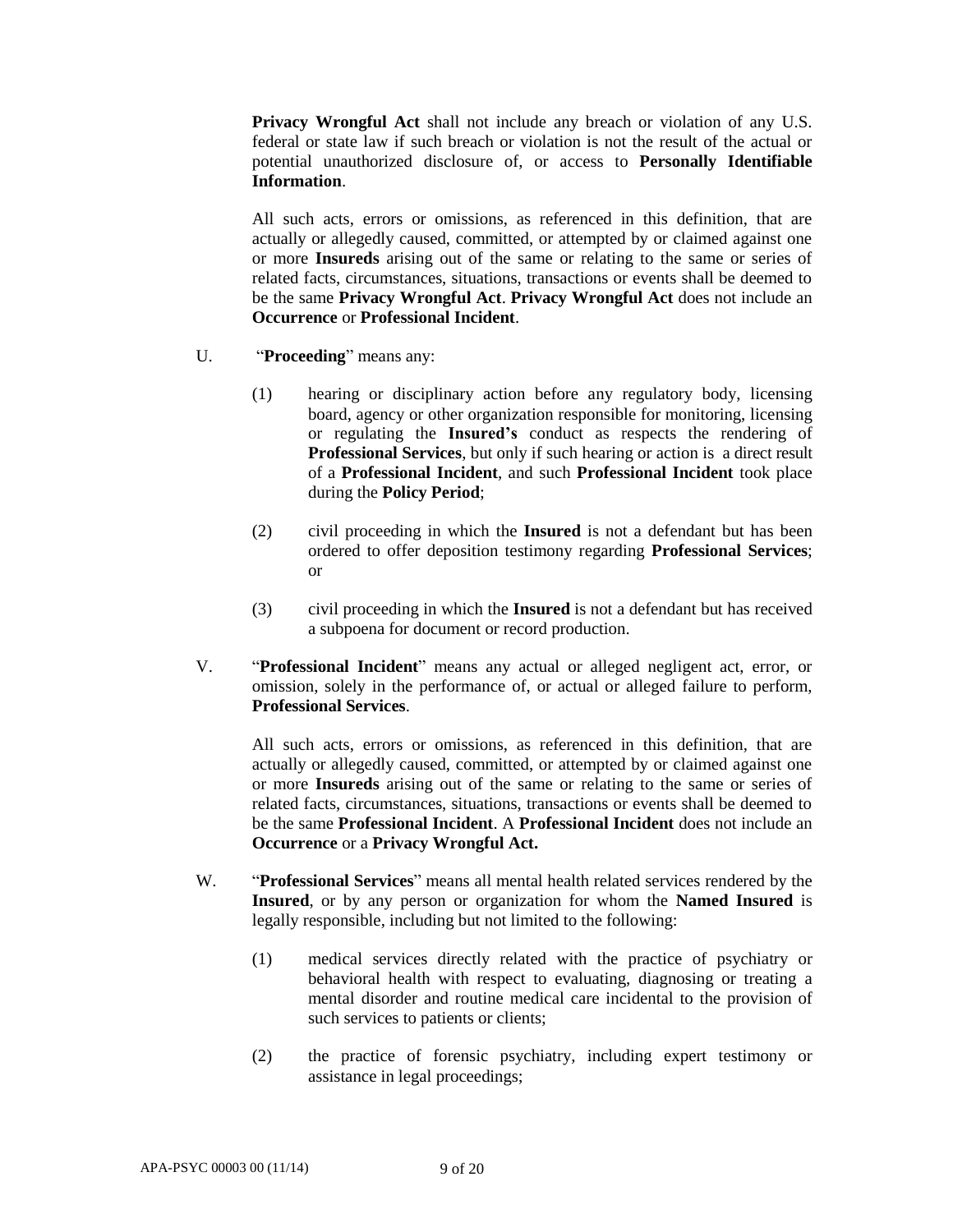- (3) psychiatric peer review, utilization review and participation on medical or medicine review committees;
- (4) services as a member of a formal accreditation, credentialing or standards review or similar professional board or committee;
- (5) the publication of articles or books, and broadcasting or telecasting activities directly relating to **Professional Services**;
- (6) formal clinical teaching activities;
- (7) medical services as described in paragraph (1) above, when performed in the context of a clinical trial; or
- (8) the rendering of emergency medical treatment without the expectation of compensation.

**"Professional Services**" shall not mean any medical services generally associated with the practice of Neurology, including the administration of any neurological procedures. Neurology, as referenced in this paragraph, shall mean the diagnosis and treatment of disorders of the central, peripheral and autonomic nervous systems.

- X. "**Property Damage**" means physical injury to or destruction of tangible property, including loss of use of it, or loss of use of tangible property which has not been physically injured or destroyed.
- Y. "**Regulator**" means any federal, state or local governmental authority, including but not limited to any regulatory body, licensing board, agency or other organization responsible for monitoring, overseeing or licensing the rendering of **Professional Services**.
- Z. "**Sexual Misconduct**" means any type of actual, alleged, attempted, or proposed physical touching or caressing, or suggestion thereof by the **Insured** or any person for whom the **Insured** may be legally responsible, with or to any of the **Insured's** past or present patients or clients, or with or to any relative or any person who regularly resides with any such patient or client, or with or to any person with whom such patient or client or relative has an affectionate personal relationship, which could be considered sexual in nature and/or inappropriate to any **Professional Services** being rendered.

### **IV. EXCLUSIONS**

- A. This Policy shall not cover any **Defense Expenses** or **Damages** in connection with any **Claim** or **Proceeding**:
	- (1) alleging, arising out of, based upon or attributable to an **Insured's** dishonest, fraudulent, criminal, or malicious act, error, or omission, or that of any person for whose acts the **Insured** is legally responsible.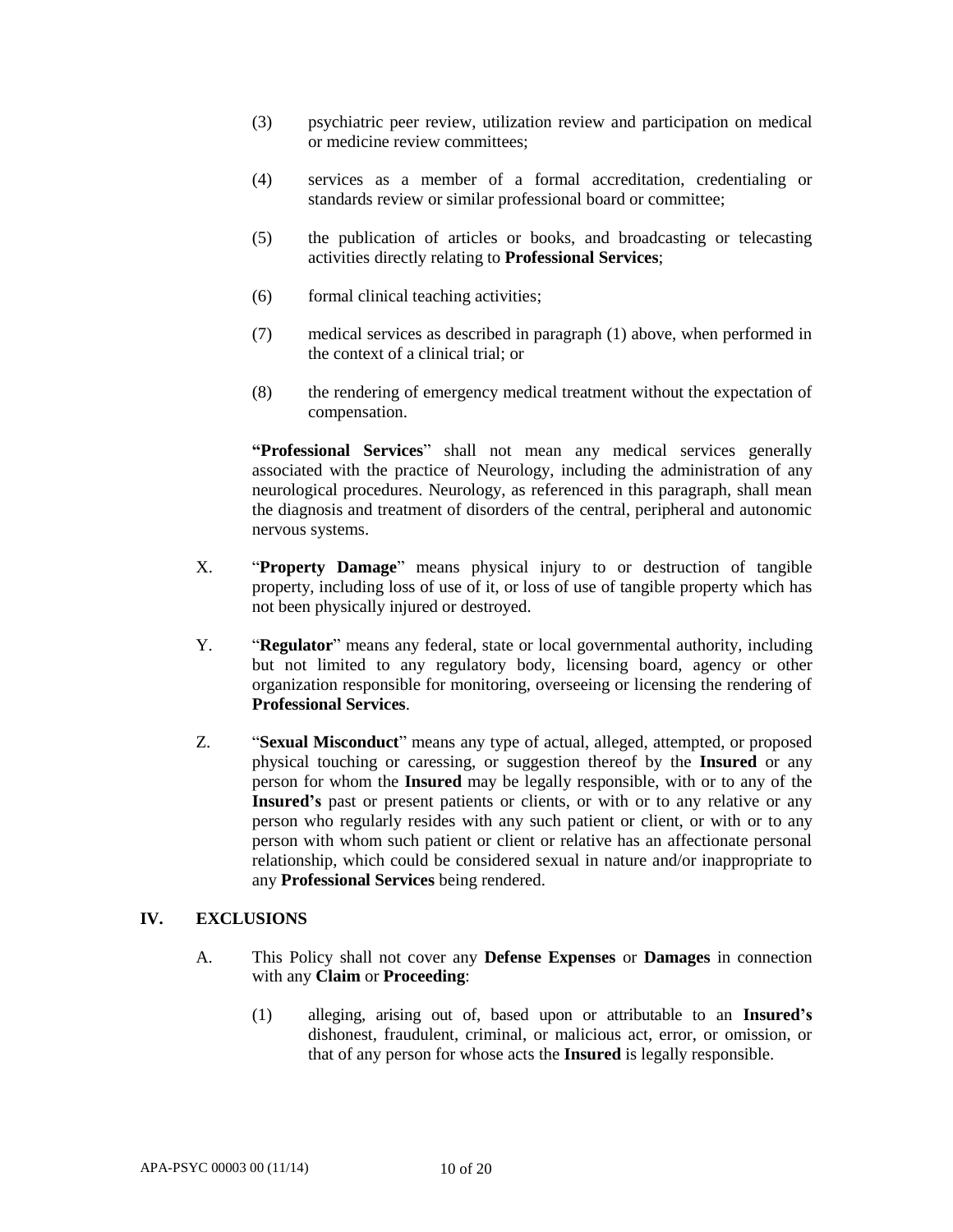In determining the applicability of Exclusion A.(1), the facts pertaining to, the knowledge possessed by, or any **Professional Incident, Occurrence** or **Privacy Wrongful Act** committed by, any **Insured** shall not be imputed to any other **Insured**.

- (2) alleging, arising out of, based upon or attributable to any actual or alleged discrimination, harassment, retaliation, wrongful discharge, termination or any other employment-related or employment practice claim, including but not limited to any wage-hour claim, or claim of discrimination or harassment by any party who is not an employee of the **Insured**;
- (3) for any act, error or omission of a managerial or administrative nature; provided, however, that this Exclusion shall not apply to any **Claim** or **Proceeding** arising from the rendering of **Professional Services** as set forth in Definition W.(3) and (4);
- (4) alleging, arising out of, based upon or attributable to the **Insured's** ownership or operation of a hospital or other similar facility, or any other facility which provides bed and board or in-patient care, or a laboratory;
- (5) brought by, or on behalf of, any **Insured**, or for injury or damage sustained by any spouse or person who regularly resides in the home of any **Insured**;
- (6) for **Bodily Injury** or **Property Damage** arising out of the ownership, maintenance, use, operation or entrustment to others of any automobile, watercraft, aircraft or motor vehicle, or the loading or unloading thereof;
- (7) for **Bodily Injury** or damage to the **Insured's** employee or any independent contractor or employee of any independent contractor working for such **Insured**, arising out of the course of his or her work for such **Insured**, or to the spouse or relative of such employee or independent contractor as a consequence of injury or damage to the employee or independent contractor;
- (8) alleging, arising out of, based upon or attributable to any obligation pursuant to any workers' compensation, disability benefits, unemployment compensation, unemployment insurance, retirement benefits, social security benefits or similar law;
- (9) arising out of any intentional act of plagiarism, infringement or violation of any copyright, patent, trademark or service mark or the misappropriation of intellectual property, ideas or trade secrets;
- (10) alleging, arising out of, based upon or attributable to **Property Damage** to property the **Insured** owns, rents, occupies, borrows or uses, or is in the **Insured's** care, or to premises the **Insured** has sold, given away, or abandoned; provided, however, that this Exclusion shall not apply to a **Claim** under Insuring Agreement B.(3) or Additional Coverage G.;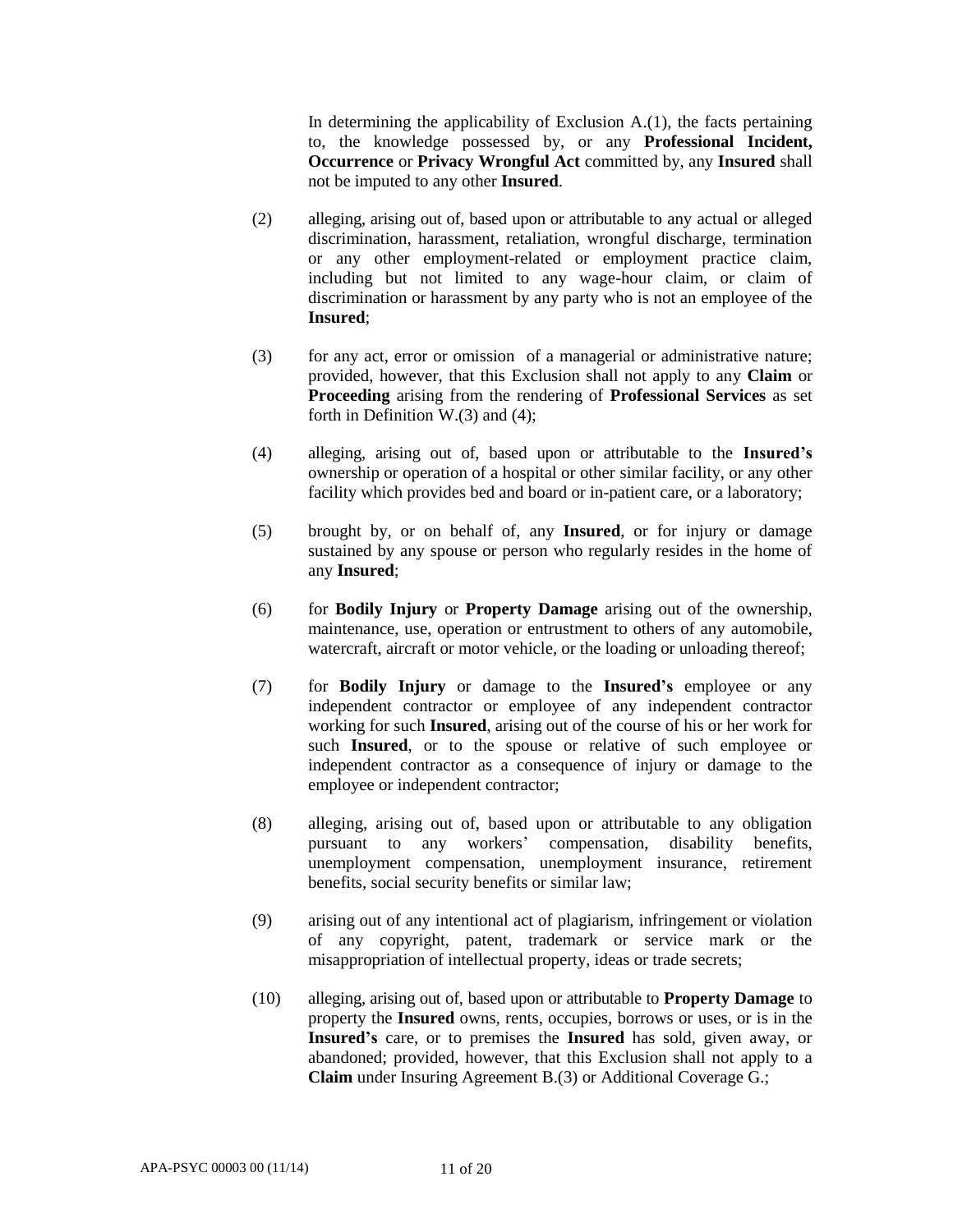- (11) alleging, arising out of, based upon or attributable to any business relationship between the **Insured** and any past or present patient or client;
- (12) alleging, arising out of, based upon or attributable to any **Professional Incident** committed with the knowledge that it was a **Professional Incident**, or which, before the effective date of this Policy, the **Insured** was aware of and could reasonably have foreseen might result in a **Claim** or a **Proceeding**;
- (13) alleging, arising out of, based upon or attributable to any **Professional Service** that is not allowable since the **Insured's** professional license or registration to practice medicine or prescribe controlled substances is suspended, revoked, terminated, surrendered or is not in effect;
- (14) alleging, arising out of, based upon or attributable to any **Professional Incident** committed while the **Insured** was under the influence of a drug or intoxicant;
- (15) caused directly or indirectly by war or any act of war, invasion, act of foreign enemy, hostilities (whether or not war is declared), strike, riot or civil commotion, civil war, rebellion, revolution, insurrection, military or usurped power or terrorism;
- (16) alleging, arising out of, based upon or attributable to the design, manufacture, use, distribution, promotion, or sale of any medication, device or equipment, or protocols; provided, however, that this Exclusion shall not apply to any **Claim** or **Proceeding** arising from: (1) the prescription of an FDA approved medication to a patient in the rendering of **Professional Services**; or (2) the rendering of **Professional Services** in a clinical trial as described in Definition W.(7) provided that such clinical trial has been reviewed and approved by the FDA or an Institutional Review Board;
- (17) alleging, arising out of, based upon or attributable to, or in any way related to fungi, including mold or mildew, any mycotoxins, toxins, allergens, spores, scents, vapors, gases or by-products released by fungi, regardless of whether such fungi is:
	- (a) airborne;
	- (b) contained in a product; or
	- (c) contained in or a part of any building, structure, building material or any component of any part of any of the foregoing.
- (18) alleging, arising out of, based upon or attributable to the actual, alleged or threatened discharge, dispersal, release or escape of **Pollutants**; or any liability or obligation to test, monitor, clean up, remove, contain, treat, detoxify or neutralize **Pollutants**, whether or not any of the foregoing are to be performed by or on behalf of the **Insured**;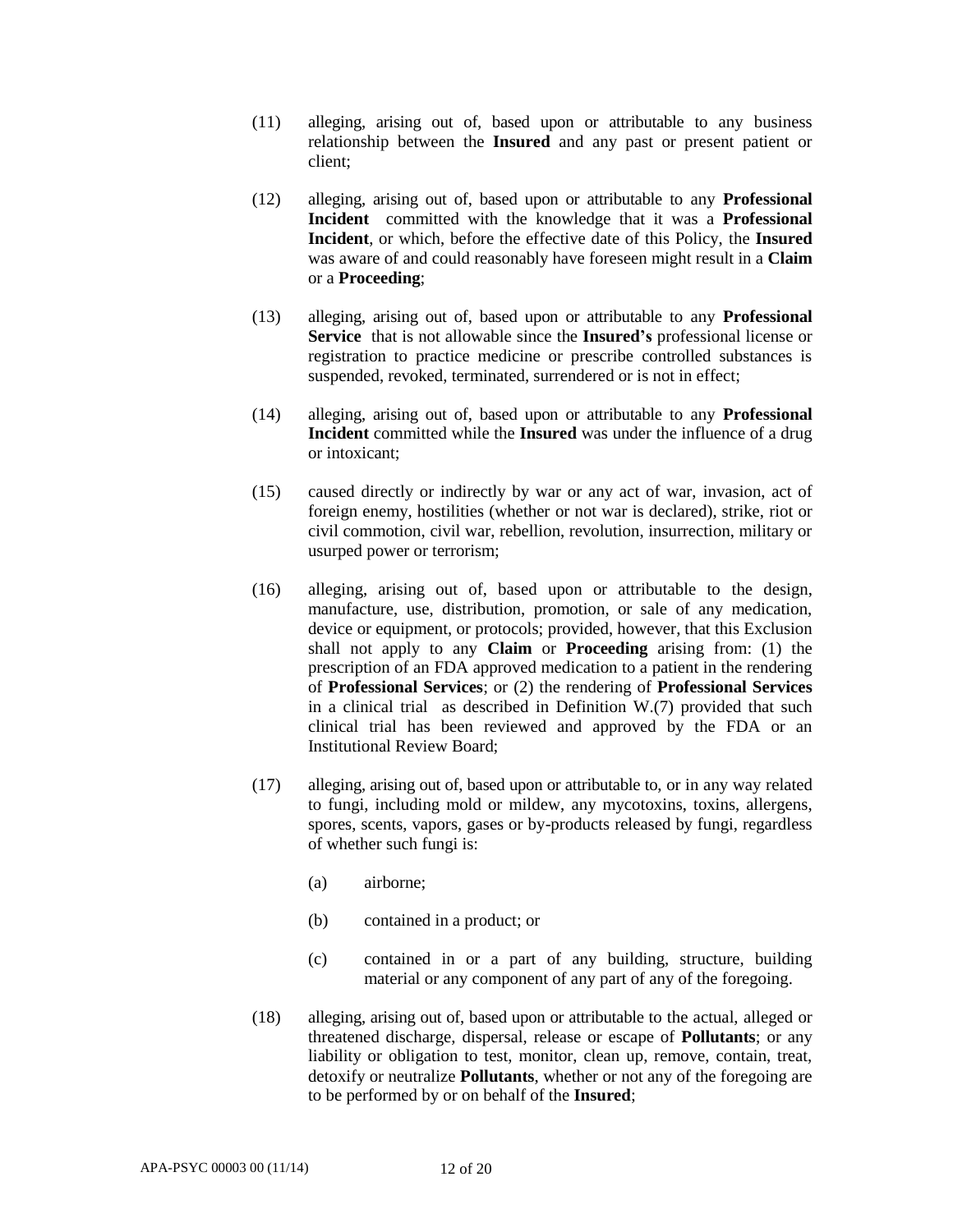- (19) alleging, arising out of, based upon or attributable to any procedure, treatment, course of treatment, or diagnosis that is outside the scope of the **Insured's** specialty or training;
- (20) alleging, arising out of, based upon or attributable to:
	- (a) any actual or alleged Medicare/Medicaid fraud or abuse or any other actual or alleged fraud against the government; or
	- (b) any improper or excessive billing for the cost of the **Insured's** goods or services or any other type of billing or fee dispute.
- B. This Policy shall not cover any **Defense Expenses** or **Damages** in connection with any **Claim** or **Proceeding** or any notification costs from a **Privacy Wrongful Act** based upon, arising out of, directly or indirectly resulting from or in any way involving any of the following:
	- (1) unsolicited electronic dissemination of faxes, emails, text messages or similar communications to any prospective or actual patient or **Business Invitee** of the **Insured** or to any other third party, including but not limited to any violation of the Telephone Consumer Protection Act, any federal or state anti-spam statute, or any other federal or state statute, law or regulation relating to a person's or entity's right of seclusion;
	- (2) failure, interruption or reduction in supply of utility service or infrastructure including without limitation electrical, gas, water, telephone, Internet, cable, satellite or telecommunications;
	- (3) any wireless network that is not protected by either Wi-Fi Protected Access ("WPA") or any other security protocol that provides equal or greater protections than WPA;
	- (4) the use of a laptop computer, portable computer or other portable electronic device that does not employ whole disc encryption;
	- (5) back-up tapes, optical media or any other form of portable back-up media which are not encrypted; or
	- (6) expiration or withdrawal of technical support by a software vendor.

# **V. LIMITS OF LIABILITY**

### A. **Maximum Limits of Liability - Insuring Agreements:**

- (1) The Limits of Liability for the Insuring Agreements as set forth in this Section V.A. are part of, and not in addition to, the Aggregate Limit of Liability shown in Item 4(c) of the Declarations.
- (2) As respects Insuring Agreement A., the amount set forth in Item 4(a) of the Declarations ("Per Claim - Insuring Agreement A") is the most the **Insurer** will be liable to pay for **Damages** for any **Claim** under this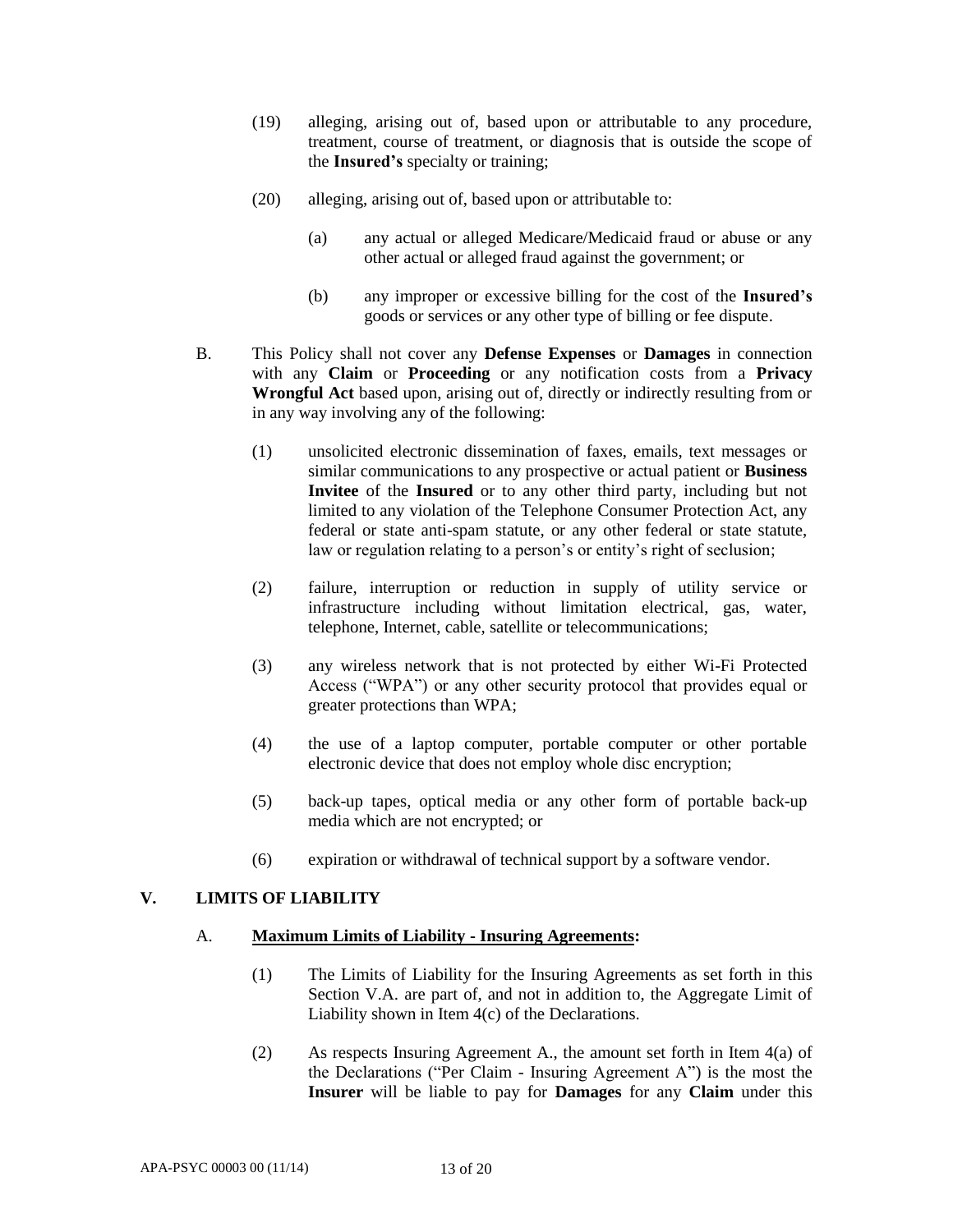Insuring Agreement. **Defense Expenses** are not part of, and are in addition to, the amount shown in Item 4(a) of the Declarations.

- (3) As respects Insuring Agreements B.(1) and B.(2), the amount set forth in Item 4(b) of the Declarations ("Per Claim - Insuring Agreements B.(1) and B.(2)") is the most the **Insurer** will be liable to pay for **Damages** for any **Claim** under these Insuring Agreements. **Defense Expenses** are not part of, and are in addition to, the amount shown in Item 4(b) of the Declarations.
- (4) As respects Insuring Agreement B.(3), \$150,000 is the most the **Insurer**  will be liable to pay for **Damages** for all **Claims** for **Fire Damage** under this Insuring Agreement, regardless of the number of such **Claims**.
- (5) As respects Insuring Agreement C., \$25,000 is the most the **Insurer** will be liable to pay for: (a) **Damages** and **Defense Expenses** for all **Claims**  under this Insuring Agreement, regardless of the number of such **Claims**; and (b) all notification costs arising from a **Privacy Wrongful Act** under paragraph (2) of this Insuring Agreement, regardless of the number of such **Privacy Wrongful Acts**. Such **Defense Expenses** are part of, and not in addition to, the Aggregate Limit of Liability set forth in Item 4(c) of the Declarations.
- (6) If the **Insurer** has named an additional **Named Insured** in Item 1(b) of the Declarations, the applicable Limits of Liability will apply separately to each such additional **Named Insured**, but only with respect to the coverage provided under Insuring Agreement A.
- (7) In the event that a **Claim** is made against the **Insureds** for which coverage may be provided under both Insuring Agreement A. and Insuring Agreement B. of this Policy, coverage shall only be provided under one Insuring Agreement and such **Claim** shall be subject to only "each Claim" Limit of Liability.

#### B. **Aggregate Limit of Liability:**

The amount set forth in Item  $4(c)$  of the Declarations ("Aggregate") is the maximum total amount the **Insurer** will be liable to pay for:

- (1) **Damages** for all **Claims** under Insuring Agreements A. and B.; and
- (2) **Damages** and **Defense Expenses** for all **Claims** and notification costs under Insuring Agreement C.,

regardless of the number of **Claims** under all Insuring Agreements, including **Claims** involving, or at any time involving, any allegation of **Sexual Misconduct**.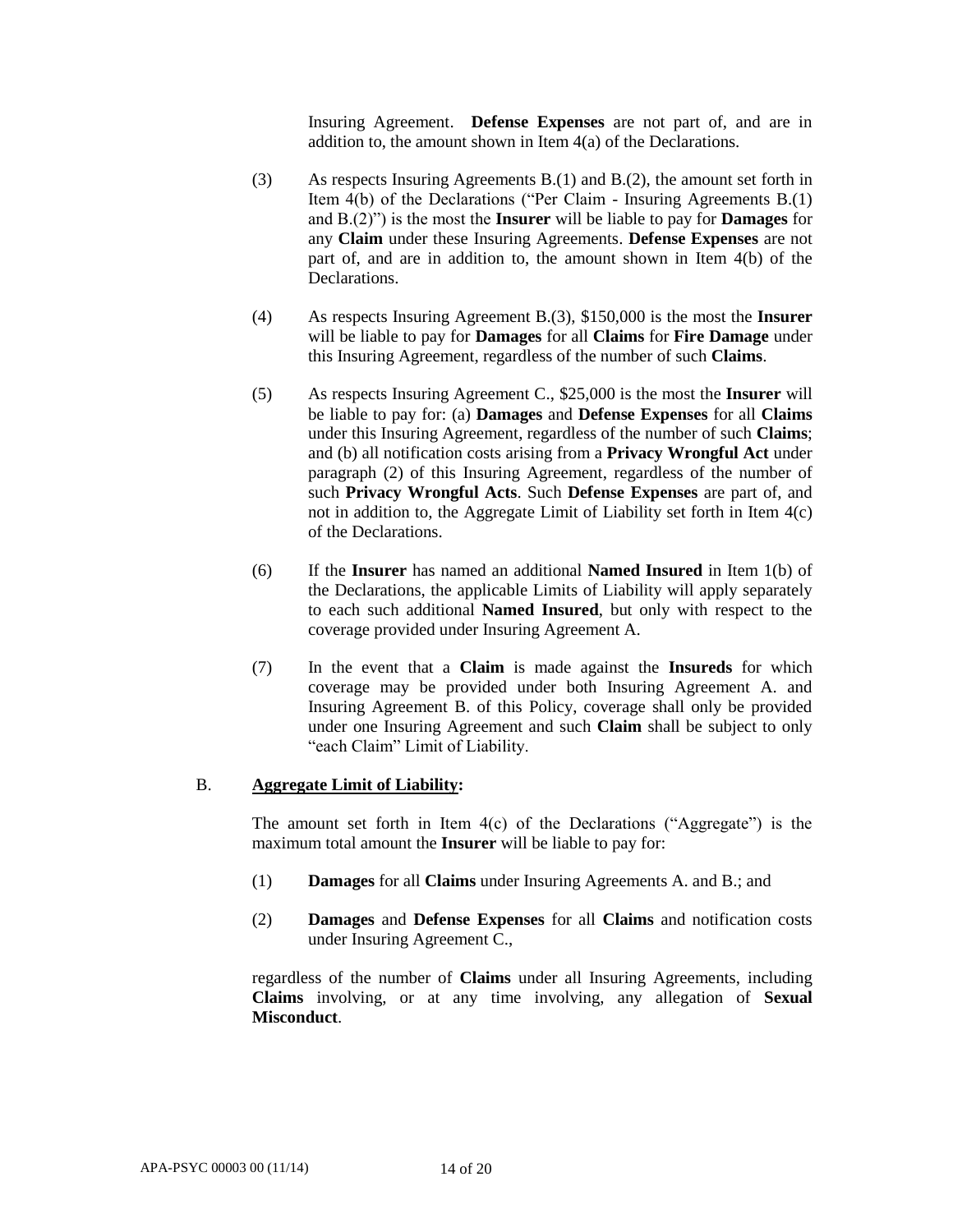### C. **Maximum Limit of Liability - Sexual Misconduct:**

\$25,000 is the most the **Insurer** will be liable to pay for all **Claims** against the **Insured** involving any **Sexual Misconduct** by the **Insured** or by any person for whom the **Insured** may be legally responsible. If any **Sexual Misconduct** is alleged at any stage during a **Claim**, all allegations in that **Claim** which arise out of the same or related professional treatment or relationship will be subject to that \$25,000 maximum. If the **Insurer** has paid this \$25,000 maximum, it will no longer have any duty to defend any **Claim** involving any **Sexual Misconduct**. This \$25,000 maximum is part of, and not in addition to, the Limits of Liability shown in Items 4(a) and 4(c) of the Declarations.

### D. **Maximum Limit of Liability - Punitive Damages:**

\$250,000 is the most the **Insurer** will be liable to pay for punitive or exemplary damages, or the multiple portion of any multiplied damages award arising from a **Claim**, regardless of the number of such **Claims**. The **Insurer** will be liable for such damages only to the extent such damages are insurable under the applicable law. This \$250,000 maximum is part of, and not in addition to, the Limits of Liability shown in Items 4(a) and 4(c) of the Declarations.

#### E. **Maximum Limits of Liability - Additional Coverages:**

- (1) The Limits of Liability applicable to Section II., Additional Coverages, are in addition to, and not part of, the Limits of Liability applicable to Section I., Insuring Agreements.
- (2) As respects Additional Coverage D., the amount set forth in Item 4(d) of the Declarations ("Per Proceeding") is the most the **Insurer** will be liable to pay for **Defense Expenses** incurred with respect to each **Proceeding**.
- (3) As respects Additional Coverage E., \$100,000 is the most the **Insurer**  will be liable to pay for **Medical Payments** caused by an **Occurrence,**  regardless of the number of such **Occurrences.**
- (4) \$15,000 is the most the **Insurer** will reimburse the **Insured** for the costs and expenses for medical supplies under Additional Coverage F., including one (1) hour of the **Insured's** lost earning at \$100.00 per hour or the **Insured's** average hourly rate charged for **Professional Services**, whichever is less.
- (5) \$25,000 is the most the **Insurer** will reimburse the **Insured** for medical expenses as a result of **Bodily Injury** or **Property Damage** caused by an **Assault or Battery** under Additional Coverage G.
- (6) If the **Insurer** has named an additional **Named Insured** in Item 1(b) of the Declarations, the Limits of Liability shown in the Declarations will apply separately to each such additional **Named Insured**, but only with respect to the coverage provided under Additional Coverage D.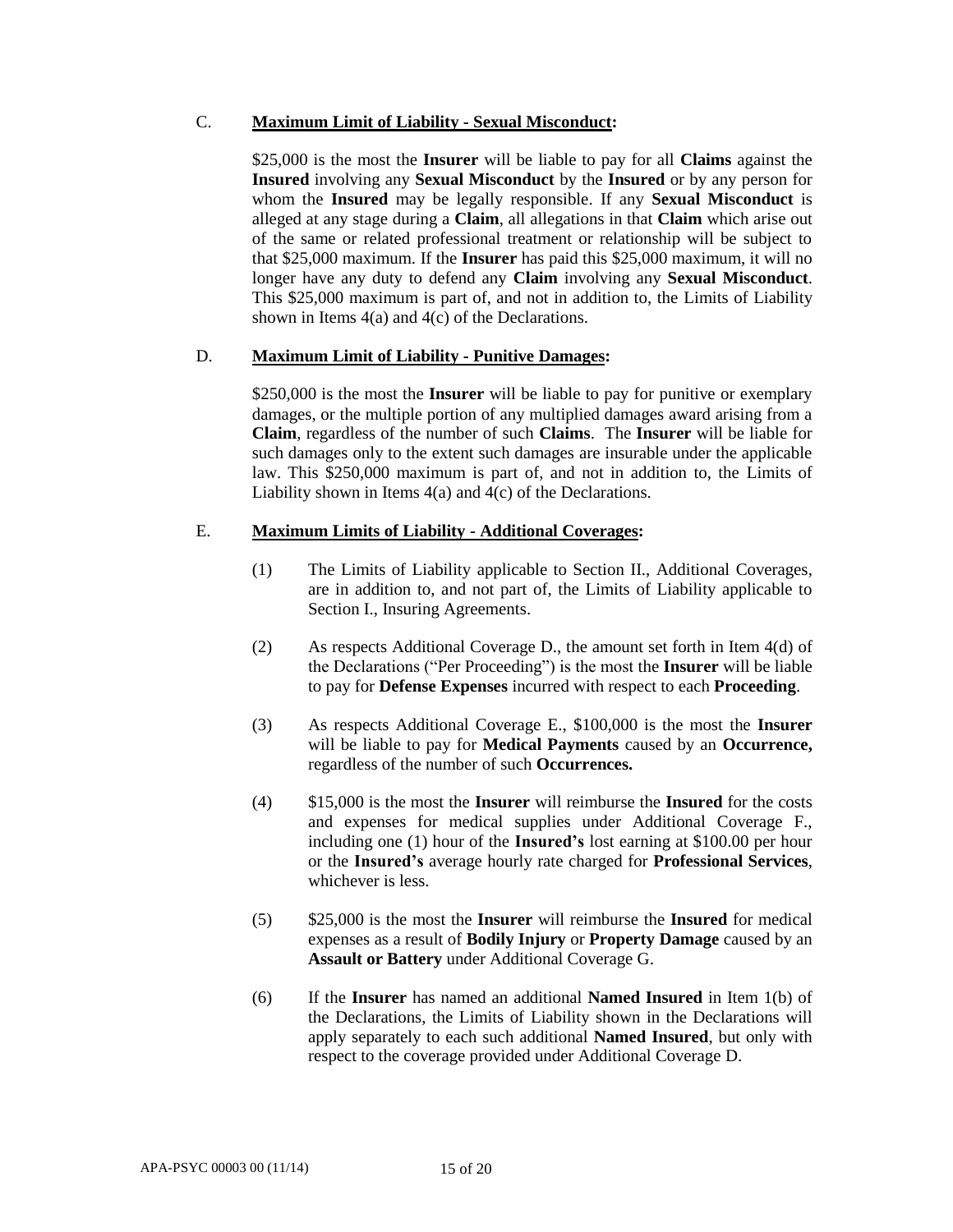# F. **Effect of Paying Limits of Liability:**

- (1) If the **Insurer** fully pays the Sexual Misconduct Limit of Liability set forth in paragraph C. of this Section V., it will have no duty to pay any additional amount(s) in connection with any **Claim** involving, or at any time involved, any allegation of **Sexual Misconduct**.
- (2) If the **Insurer** fully pays the Fire Damage Limit of Liability set forth in paragraph A.(4) of this Section V., it will have no duty to pay any additional amount(s) in connection with any **Claim** involving **Fire Damage**.
- (3) If the **Insurer** fully pays the Privacy Wrongful Act Limit of Liability set forth in paragraph  $A(5)$  of this Section V., it will have no duty to pay any additional amount(s) in connection with any **Claim** involving, or any notification costs arising from, a **Privacy Wrongful Act**.
- (4) If the **Insurer** fully pays the Limit of Liability applicable to a particular **Claim** under Insuring Agreements A., B. or C., it will have no duty to pay any additional amount(s) under Additional Coverages A., B. or C. in the event such Additional Coverages would otherwise apply to such **Claim**.
- (5) If the **Insurer** fully pays the Aggregate Limit of Liability set forth in Item 4(c) of the Declarations, it will have no duty to: (i) pay any additional amount(s) in connection with any **Claim**, whether or not the Limit of Liability applicable to such **Claim** has been exhausted; (ii) defend any **Claim**; (iii) pay any additional amount(s) under Insuring Agreement C.(2); or (iv) pay any additional amount(s) under Section II. Additional Coverages.

### G. **Non-Accumulation of Limits**

In the event a **Claim** arises from multiple **Professional Incidents, Privacy Wrongful Acts** or **Occurrences** that trigger coverage under multiple policies issued to the **Insured** by the **Insurer** or any affiliate thereof (the **"Insurer's**  Policies"), it is understood and agreed that only the policy that is in effect on the date of the first such **Professional Incident**, **Privacy Wrongful Act** or **Occurrence** shall apply to such **Claim**. The **Insurer's** maximum liability for **Damages** arising from such **Claim** shall not exceed the Limit of Liability stated in the Declarations of such applicable policy. The **Insured** expressly understands and agrees that only one of the **Insurer's** Policies, and the Limits of Liability thereof, shall apply to such **Claim.**

### **VI. NOTICE PROVISIONS**

- A. The **Insured** must give the **Insurer** or its authorized agent written notice of any:
	- (1) **Claim** as soon as practicable after it is first made; or
	- (2) **Proceeding** as soon as practicable after it is first brought.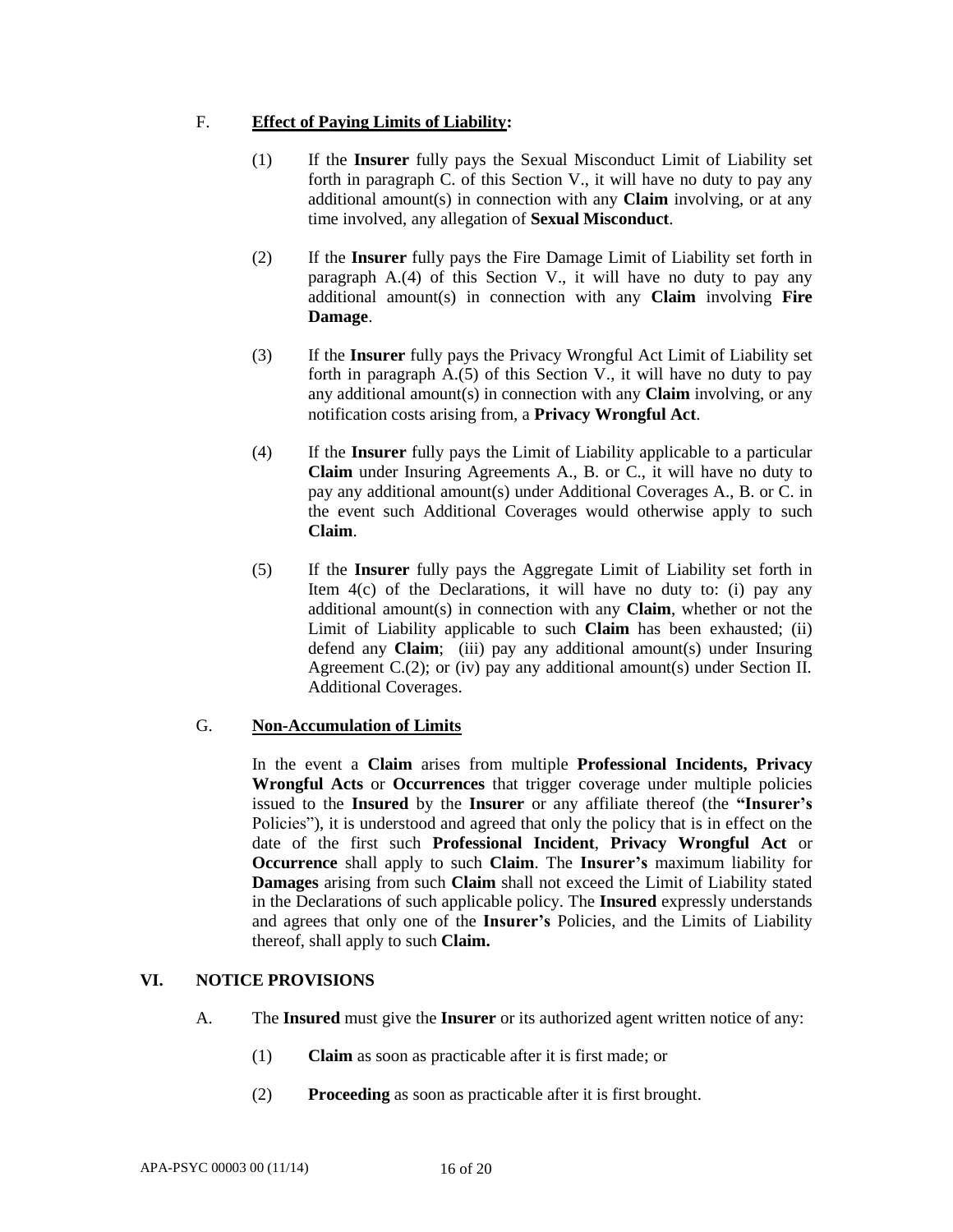- B. The **Insured** must also, as soon as possible, record and notify the **Insurer** of the specifics of the **Claim** or **Proceeding** and the date the **Insured** first received notice of it.
- C. The **Insured** must provide the **Insurer** or its authorized agent with a copy of all demands or legal papers the **Insured** receives as respects a **Claim** or **Proceeding.**
- D. If, during the **Policy Period**, the **Insured** first becomes aware of a **Professional Incident, Occurrence** or **Privacy Wrongful Act** which the **Insured** believes may give rise to a **Claim**, in order for any resulting **Claim** to be covered, the **Insured** must give the **Insurer** or its authorized agent written notice as soon as practicable of such **Professional Incident, Occurrence** or **Privacy Wrongful Act.** Such notice must state when and where the **Professional Incident, Occurrence** or **Privacy Wrongful Act** took place, the names and addresses of any witnesses and/or injured people, and the nature and location of any injury or damage.
- E. Solely as respects "notification costs" coverage under Insuring Agreement C.(2), the **Insured** must give the **Insurer** or its authorized agent written notice of the **Privacy Wrongful Act** as soon as practicable and obtain the **Insurer's** prior written approval before incurring notification costs as respects such **Privacy Wrongful Act**.
- F. Solely as respects **Medical Payments** coverage under Additional Coverage E., the **Insured** must give the **Insurer** or its authorized agent written notice of the **Occurrence** as soon as practicable after it takes place. In addition, such **Medical Payments** must be reported to the **Insurer** within ninety (90) days from the date such medical treatment or service was rendered to the injured **Business Invitee**.

### **VII. DEFENSE OF CLAIMS AND PROCEEDINGS, AND SETTLEMENT**

With respect to **Claims** under Insuring Agreements A. and B., the **Insurer** has the right and duty to defend, at the **Insurer's** expense and using counsel selected by the **Insurer**, any **Claim** against the **Insured** covered under such Insuring Agreements, even if the **Claim** is groundless, false or fraudulent. The **Insurer** also has the right to investigate any **Claim** and, with the **Insured's** written consent, to settle any **Claim** if the **Insurer**  believes that settlement is proper.

With respect to **Claims** under Insuring Agreement C., the **Insured** has the right and duty to defend, subject to the Limits of Liability and using counsel selected by the **Insured** and approved in advance by the **Insurer**, any **Claim** against the **Insured** covered under such Insuring Agreement, even if the **Claim** is groundless, false or fraudulent.

With respect to **Proceedings** under Additional Coverage II.B., the **Insurer** has the right and duty to defend, subject to the Limits of Liability and using counsel selected by the **Insurer**, any **Proceeding** against the **Insured** covered under such Additional Coverage.

The **Insureds** agree to give the **Insurer** full cooperation and provide such information as the **Insurer** may reasonably require relating to the defense of any **Claim** or **Proceeding**, the settlement of any **Claim** and the prosecution of any counterclaim, cross-claim or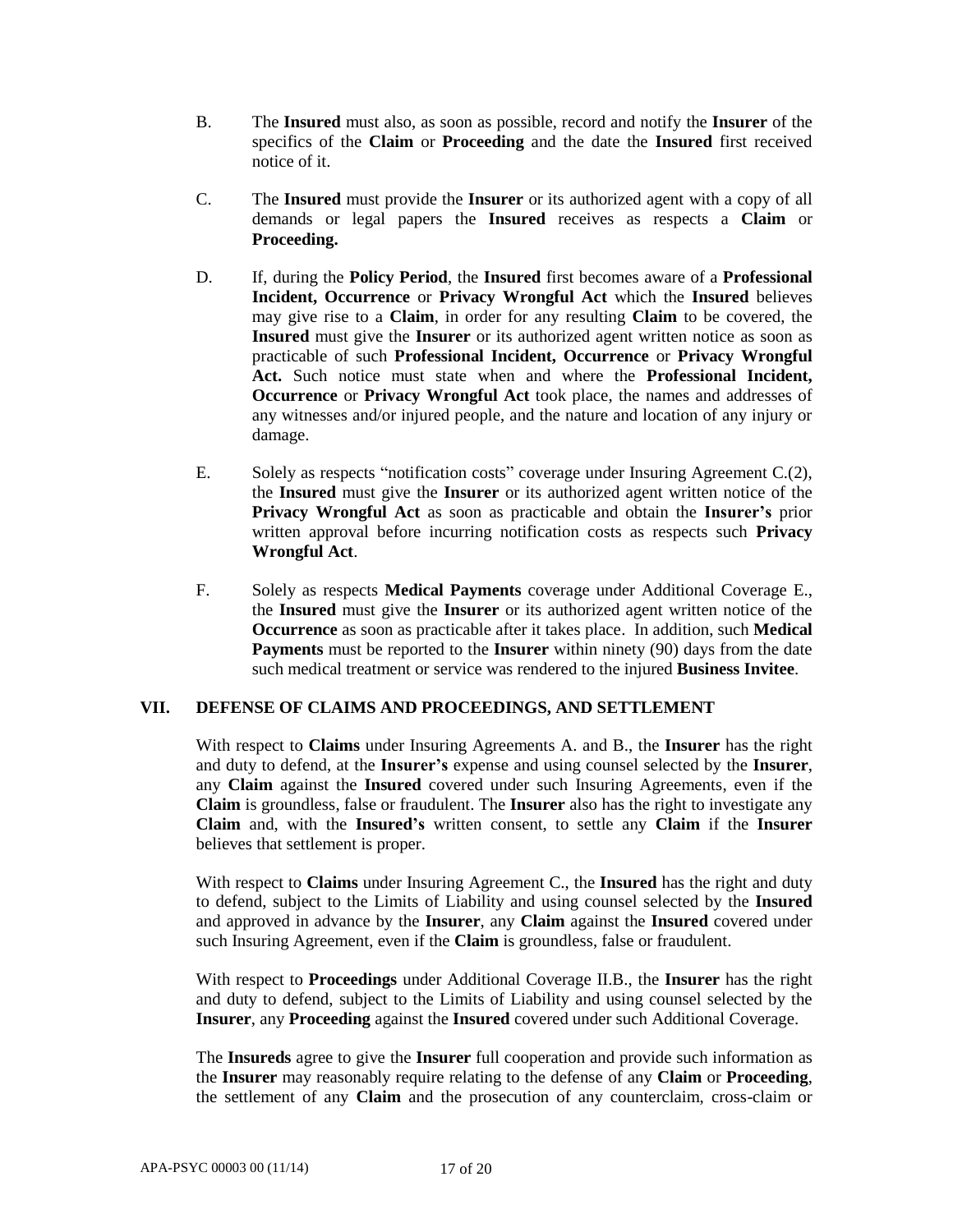third-party claim, including without limitation the assertion of any indemnification or contribution rights.

The **Insured** shall not admit or assume any liability, incur any **Defense Expenses**, offer to settle any matter, enter into any settlement agreement or stipulate to any judgment without the **Insurer's** prior written consent, such consent not to be unreasonably withheld. Any amounts incurred by the **Insured** or any settlements or judgments agreed to by the **Insured** without such consent shall not be covered by this Policy.

#### **VIII. OTHER INSURANCE**

The insurance provided by this Policy shall apply only as excess over any other valid and collectible insurance, self-insurance plan or self-funded vehicle whether such other insurance, plan or vehicle is stated to be primary, contributory, excess, contingent or otherwise, unless such other insurance, plan or vehicle is written specifically as excess insurance over the applicable Limits of Liability provided by this Policy. Except as respects the coverage provided under Insuring Agreement C., this Policy shall specifically be excess of any other valid and collectible insurance pursuant to which any other insurer has a duty to defend a **Claim** for which this Policy may be obligated to pay **Damages** or **Defense Expenses.** This Policy shall not be subject to the terms and conditions of any other insurance policy.

Two or more policies of Psychiatrists' Professional and Business Liability Insurance may have been issued by the **Insurer** or an affiliate thereof to persons or organizations other than the **Insured**. These policies may also provide coverage for a **Claim** or **Proceeding** involving the same or continuous, repeated, or related **Professional Incidents**, **Privacy Wrongful Acts** or **Occurrences** for which the **Insured** and persons or organizations covered in those other policies are jointly and severally liable. In such an event, and subject to the Limits of Liability set forth in the Declarations and Section V., the **Insurer**  shall not be liable under this Policy for a greater proportion of the total loss from that **Claim** or **Proceeding** than this Policy's applicable Limits of Liability bears to the total applicable Limits of Liability under all such policies. In addition, the total amount payable under the applicable Limits of Liability under all such policies in connection with that **Claim** or **Proceeding** will not exceed the highest single per **Claim** or **Proceeding** Limit of Liability under any of such policies.

#### **IX. REPRESENTATIONS**

By accepting this Policy, the **Insured** agrees that the particulars and statements in the application submitted in connection with the underwriting of this Policy are true and that they are the **Insured's** agreements and representations.

The **Insured** acknowledges that this Policy is issued in reliance upon the truth of those particulars and statements, which are deemed to be incorporated into and constitute a part of this Policy and which are the basis for this Policy.

# **X. CANCELLATION**

The first **Named Insured** may cancel this Policy by surrendering it to the **Insurer** or to any of its authorized agents, or by mailing the **Insurer** written notice stating when thereafter the cancellation will be effective. The **Insurer** may cancel this Policy by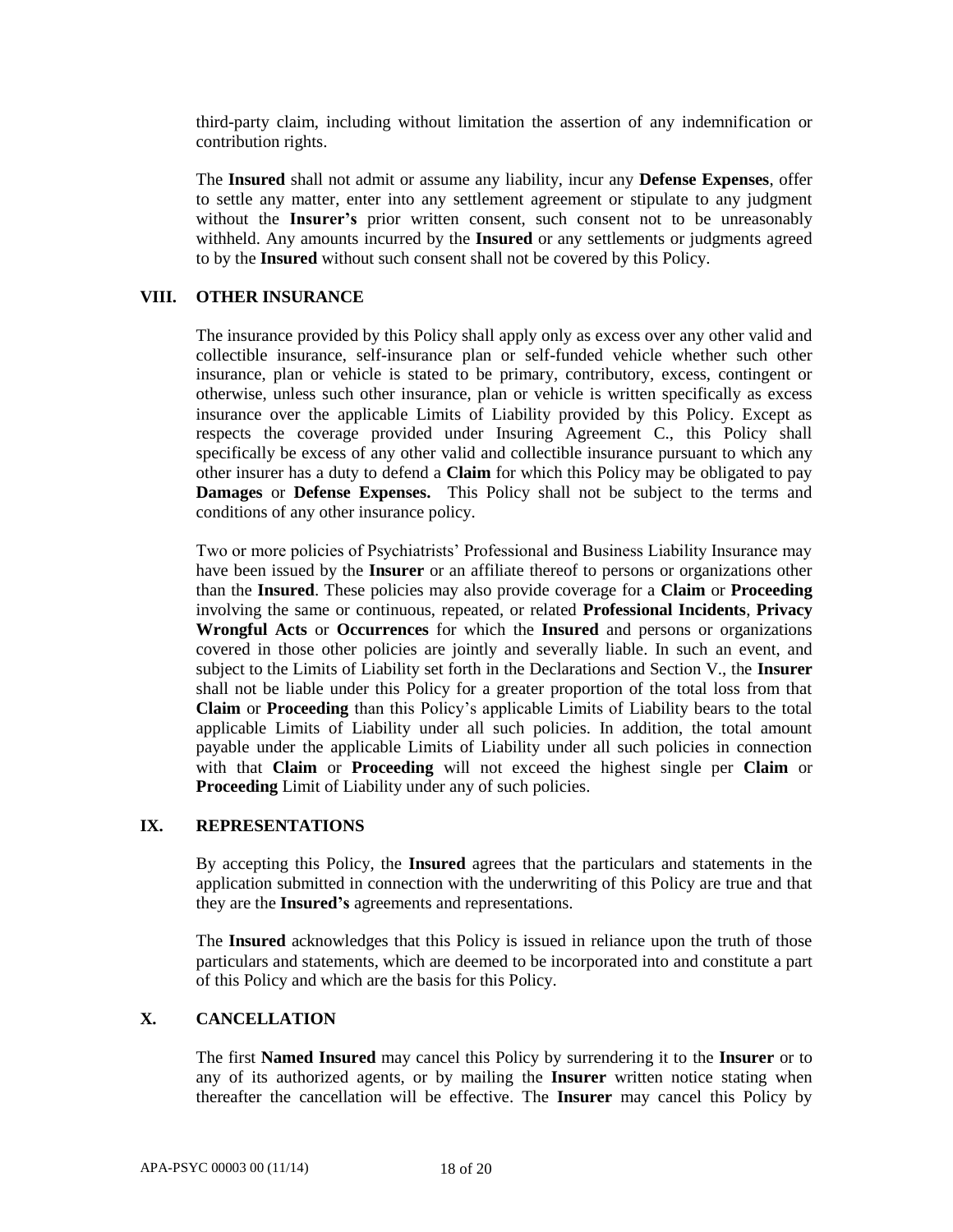mailing to the first **Named Insured** at the address shown in Item 1(a) of the Declarations written notice stating when, not less than ninety (90) days thereafter, such cancellation will be effective. However, if the first **Named Insured** has not paid a premium when due, the **Insurer** may cancel this Policy by mailing to the first **Named Insured** at the address shown in Item 1(a) of the Declarations written notice stating when, not less than fifteen (15) days thereafter, such cancellation will be effective.

The mailing of the notice as stated above will be sufficient proof of notice. The time of surrender or the effective date of cancellation stated in the notice will become the end of the **Policy Period**. Delivery of written notice will be the equivalent of mailing.

If the first **Named Insured** cancels this Policy, the unearned premium will be computed in accordance with the customary short rate table and procedure. If the **Insurer** cancels, unearned premium will be computed pro-rata. Premium adjustment may be made either at the time cancellation is effected or as soon as practicable after cancellation becomes effective, but payment or tender of unearned premium is not a condition of cancellation.

If applicable insurance department regulations require different times, content or procedures with respect to cancellation, this Policy will be cancelled in accordance with such regulations as in effect at the time of such cancellation.

# **XI. AUTHORIZATION AND NOTICES**

The **Insureds** agree that the first **Named Insured** named in Item 1(a) of the Declarations shall act on behalf of all **Insureds** with respect to all matters pertaining to this Policy including: (1) giving notice of any **Claim** or circumstance which may result in a **Claim**; (2) giving notice and information regarding any Additional Coverages under Section II.; (3) giving and receiving of all correspondence and information; (4) giving and receiving notice of cancellation; (5) consenting, or withholding consent, to the settlement of a **Claim** recommended by the **Insurer**; (6) payment of premiums; (7) receiving of any return premiums; and (8) receiving and accepting of any endorsements issued to form a part of this Policy.

### **XII. TERRITORY**

This Policy applies to **Professional Incidents, Privacy Wrongful Acts** or **Occurrences** taking place anywhere in the world, to the extent permitted by law. However, any **Claim**  or **Proceeding** arising from such **Professional Incidents, Privacy Wrongful Acts** or **Occurrences** must be made and brought in the United States of America, its territories and possessions, Puerto Rico or Canada.

#### **XIII. ASSIGNMENT AND CHANGES TO THE POLICY**

This Policy and any and all rights hereunder are not assignable without the prior written consent of the **Insurer**.

If an **Insured** dies or is declared legally incompetent, such **Insured's** rights and duties will be transferred to such **Insured's** legal representative while acting within the scope of his or her duties as such. Until such **Insured's** legal representative is appointed, anyone having temporary custody of such **Insured's** property will be covered under Insuring Agreement B.(1).